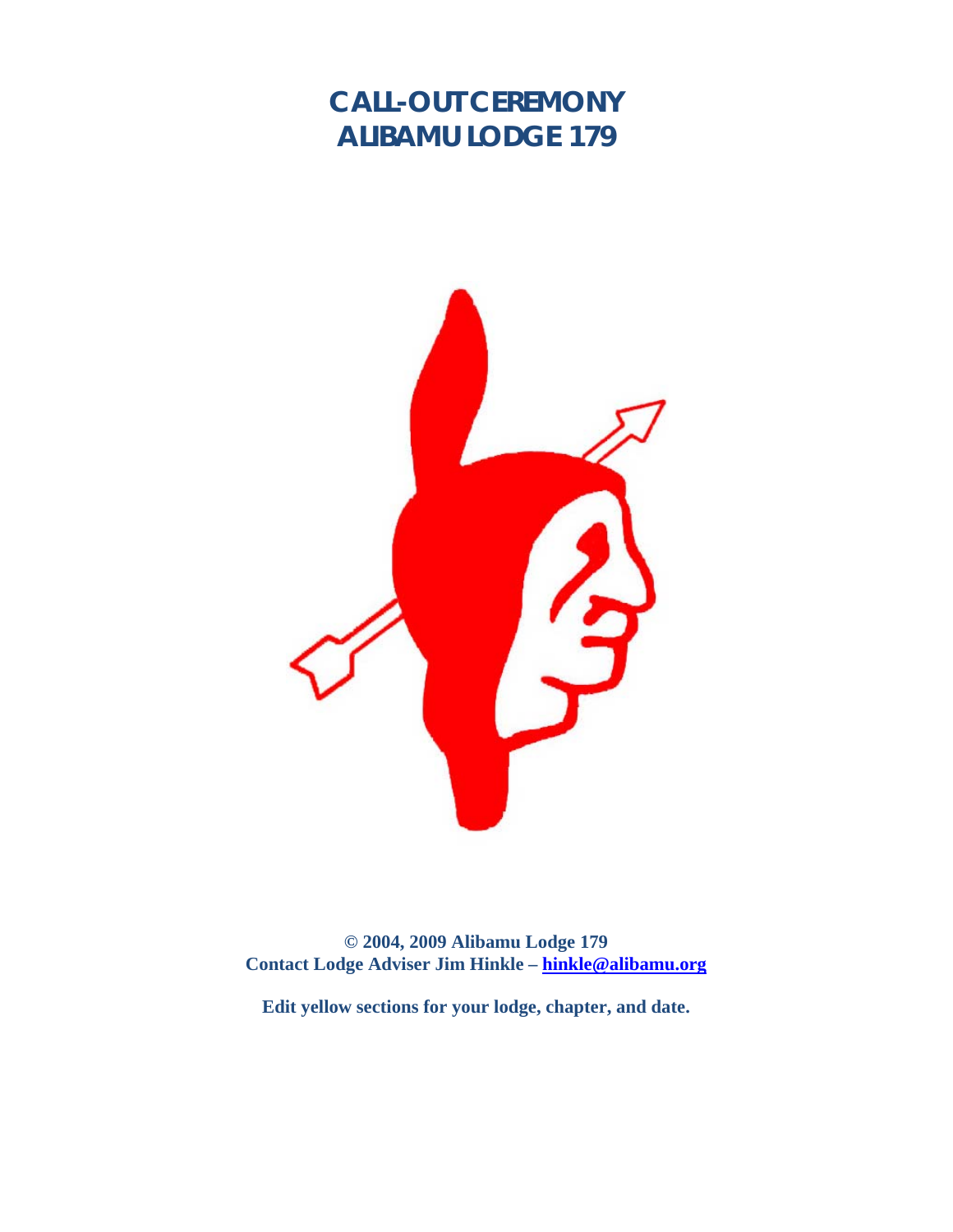### CALL-OUT PREPARATIONS:

The Call-Out ceremony is usually accomplished at the district camporee. Members of the Order of the Arrow team visit each Scoutmaster/ Coach during the afternoon. They give him a card with the names of elected members of his troop/team. For the ceremony, the unit leader is instructed to stand behind the candidate and raise his hand over the candidate's head as a form of identifying correct Scouts. The team also finds out which candidates are at the camporee and which are not. A master list is made of call-out candidates attending the camporee. The chapter adviser or designee stands in the back of the audience during the ceremony and checks the list of names as candidates are called-out to ensure all candidates have been called-out and recognized. He lets the Seekers know when they have found all who are worthy.

## CALL-OUT SCRIPT ALIBAMU LODGE 179 TUKABATCHEE AREA COUNCIL

*( Flute music is played for three or four minutes to quiet the audience and set a dignified mood for the ceremony)* 

#### *THREE PRINCIPALS ENTER*

*(THE THREE PRINCIPALS FORM A STRAIGHT LINE FACING THE AUDIENCE. THE CALL-OUT CHIEF IS IN THE MIDDLE. AS EACH PRINCIPAL SPEAKS, HE STEPS FORWARD AND CENTERS HIMSELF BEFORE SPEAKING. UPON COMPLETION HE RETURNS TO HIS ORIGINAL POSITION.)* 

CALL-OUT CHIEF: My friends, we come tonight as members of the Order of the Arrow, Scouting's National Honor Society. In a few moments we will identify our newest candidates for membership.

SEEKER 1: The purpose of the Order of the Arrow is to recognize those campers - Scouts and Scouters - who best exemplify the Scout Oath and Law in their daily lives and by such recognition cause other campers to conduct themselves in such a manner as to warrant recognition; to develop and maintain camping traditions; to promote Scout camping; and to crystallize the Scout habit of helpfulness into a life purpose

of leadership in cheerful service to others.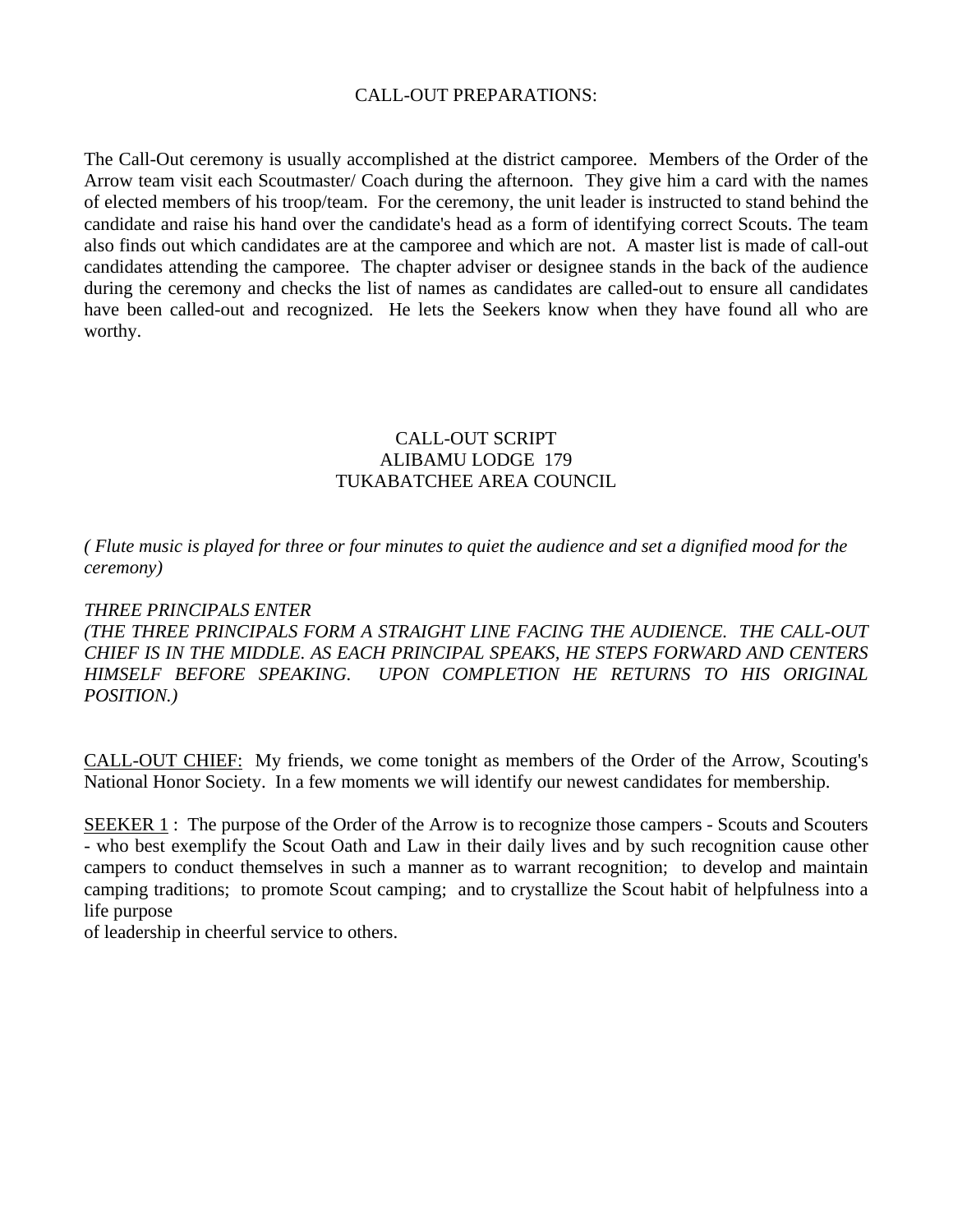SEEKER 2: The Order of the Arrow began in the Philadelphia Council at Treasure Island Scout Camp. Two young men, E. Urner Goodman and Carroll A. Edson wanted some long term form of recognition for those Scouts at summer camp who best exemplified the Scout Oath and Law in their daily lives. After much research and study, plans for establishing the Order of the Arrow were explained to camp leaders and approved. Members of the troop would elect those who would be inducted into the Order of the Arrow. The Order would be founded on the principles of Brotherhood, Cheerfulness, and Service.

 Historical records tell us that the Treasure Island area had been the camping grounds of the Lenne Lanape tribe of the Delaware Indians. It seemed only natural to base the Order of the Arrow on the traditions and legends of the Lenne Lanape tribe.

 On July 16, 1915 the first induction of the Order of the Arrow was held. By 1917, news of the success of the Order of the Arrow had spread across the country. More lodges were soon established. The movement grew rapidly. Today, 89 years later,

Well over one million Boy Scouts and Scouters have been inducted in the Order of the Arrow.

SEEKER 1: In 1939, Alabama Lodge was created in the Montgomery Area Council, the former name of the Tukabatchee Area Council. The first lodge induction was held on June 26, 1940 at Camp Rotary on Lake Jordan. In 1948, the lodge changed its name to Alibamu, in honor of the Alibamu tribe of Indians who lived in this area.

 Our lodge has played a vital role in the construction of our new camp. Members have helped in constructing the trading post, clearing the athletic field, building the council ring, and installing lights and a sound system. We most recently built a large central bathroom near the athletic field. This spring our lodge earned several honors at the Section Conclave at Camp Ala-Flo, Dothan, Alabama. We were designated Best All-Around Lodge and won the Spirit Award for the second year in a row. We look forward to the upcoming Ordeals in May and August, The National Order of the Arrow Conference at Ames, Iowa, Fall Fellowship in November, and our annual recognition banquet in January.

CALL-OUT CHIEF: We gather here tonight to call-out those Scouts who were selected through their troop or team elections for membership in the Order of the Arrow. Scouter selection was completed by nomination from unit committees.

Requirements for Scout Order of the Arrow membership are:

Receive approval of the unit leader; be under the age of 21; be at least a First Class Scout; have at least 15 days and nights of Boy Scout camping in the last two years including one but only one long term camp of 6 days and 5 nights, such as a summer camp; be elected by the members of your unit under the age of 21.

 After being elected and called-out, a Scout must undergo an Ordeal experience - a series of challenges of his dedication to Scouting and the Order of the Arrow.

 My friends, I would like to introduce .............. .................., current Lodge Chief of Alibamu Lodge 179 who will welcome our new candidates.

(*Lodge Chief walks forward and stands beside the Call-Out Chief as the Call-Out Chief continues)*

Brothers, it is now time to find those deemed worthy as a candidate.

(*A drummer beats the drum softly every 6 or 7 seconds.)* 

(*Seekers carry a large feather. They touch the candidate on the shoulder with the feather and say, " Your fellow troop members have chosen you. Come walk with me." He escorts the candidate to the Call-Out Chief.)*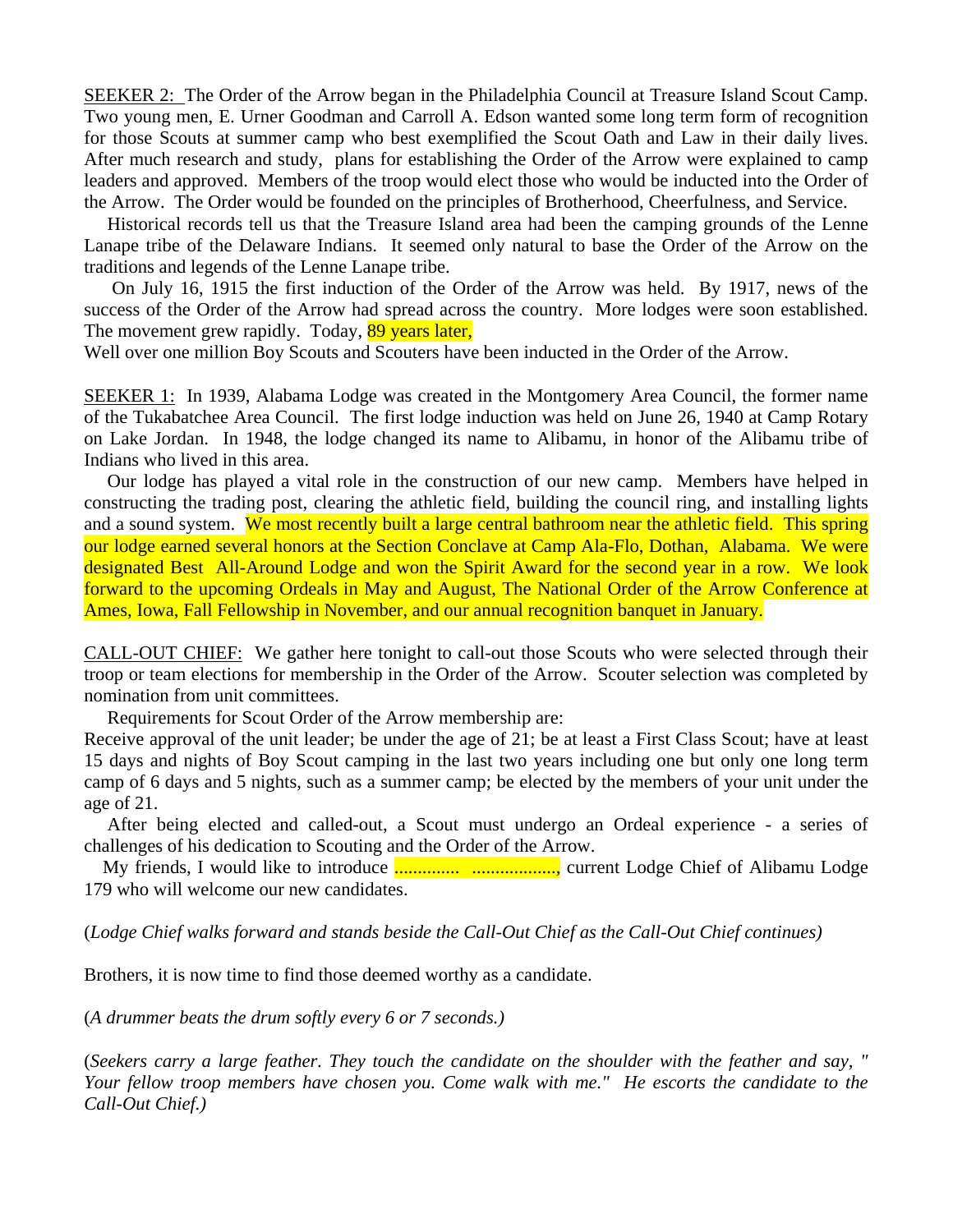CALL-OUT CHIEF: (*Announce Scout's name, unit number, and community. Give the candidate the Scout handshake.)* 

*( The drummer beats two rapid loud beats after each candidate is announced - then continues with one soft beat every 6 or 7 seconds.)* 

LODGE CHIEF: *( Presents the Scout with a letter of congratulations and welcome. The letter is presented rolled up as a scroll and tied with a ribbon. He gives the candidate the Scout handshake. Have Scouts form a line facing the audience.)* 

*(Refer to instructions for ensuring all candidates have been called-out.)* 

 *(The Seeker to return to the front first ......)* 

SEEKER *1 or 2:* I have found all that are worthy. SEEKER *1 or 2:* I have found all that are worthy.

(*Drumming ceases.)* 

CALL-OUT CHIEF: Becoming a member of the Order of the Arrow is one of the highest honors a Scout can receive. Its principles of Brotherhood, Cheerfulness, and Service are the foundation on which the Order of the Arrow is based.

 Scouts who are not yet eligible and Scouts who were not elected ...(pause)... These candidates standing before you have impressed their fellow troop members with their sincerity of purpose to live in accordance with the high ideals of the Scout Oath and Law. I say to you, Look into a mirror. What do you see? What is your direction? Determine your future. Work for something better. From life outdoors comes self-reliance; from the Scout Oath and Law comes personal integrity and character. The leadership and sense of honor you develop will enrich your life and the lives of others around you. Recognition will come your way through perseverance and ability.

All Scouts and Scouters, please join me in repeating the Scout Oath.

(E*veryone recites the Oath)*

 We challenge you to live your life to the highest ideals of Scouting. Spread your wings - reach for new heights - fly higher and farther than you have before.

(*Pause a few seconds.)* 

CALL-OUT CHIEF: Candidates, follow my brothers and me.

(*The Call-Out Chief, Seekers, Lodge Chief and candidates are led to a private area. The Lodge Chief reintroduces himself and other lodge officers and adviser. Candidates are given an information sheet concerning the upcoming ordeals. Candidate's appropriate questions are answered. The Call-Out team and Lodge Chief congratulate each candidate individually again before dismissing the group.)*